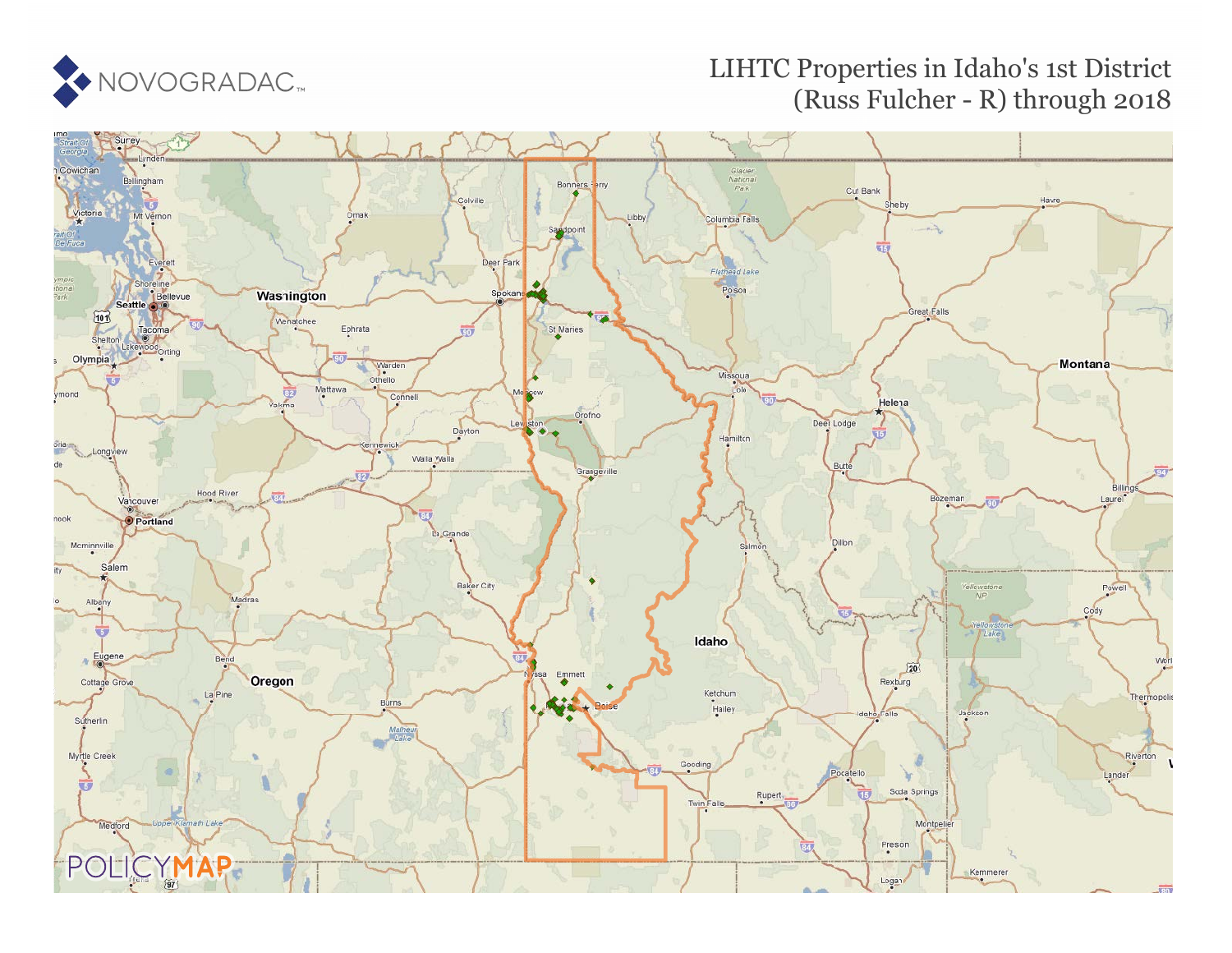| <b>Project Name</b>                  | <b>Address</b>                                | <b>City</b>                                             | <b>State</b>  | <b>Zip Code</b> | <b>Nonprofit</b><br><b>Sponsor</b> | <b>Allocation</b><br>Year | Annual<br><b>Allocated</b><br><b>Amount</b> | in Service | <b>Year Placed Construction</b><br><b>Type</b> | <b>Total</b><br><b>Units</b> | Low<br><b>Income</b><br><b>Units</b> | <b>Rent or</b><br>Income<br><b>Ceiling</b> | <b>Credit</b><br><b>Percentag Exempt</b><br>$\mathbf{e}$ | Tax-<br><b>Bond</b>    | <b>HUD Multi-</b><br><b>Family</b><br><b>Financing/Rent</b><br>al Assistance |
|--------------------------------------|-----------------------------------------------|---------------------------------------------------------|---------------|-----------------|------------------------------------|---------------------------|---------------------------------------------|------------|------------------------------------------------|------------------------------|--------------------------------------|--------------------------------------------|----------------------------------------------------------|------------------------|------------------------------------------------------------------------------|
| PARKSIDE APTS                        | 1814 N<br><b>SPOKANE ST</b>                   | POST FALLS                                              | ID            | 83854           | No                                 | 1988                      | \$37,788                                    | 1988       | <b>New Construction</b>                        | 24                           | 23                                   | 60% AMGI                                   | 30%<br>present<br>value                                  | $\mathbf{No}$          |                                                                              |
| <b>PARKSIDE SENIOR</b><br>APTS       | 1900 N<br><b>WILLIAM ST</b>                   | POST FALLS                                              | $\rm ID$      |                 | No                                 | 1989                      | \$27,231                                    | 1990       | New Construction                               | 18                           | 18                                   | 60% AMGI                                   | 30%<br>present<br>value                                  | No                     |                                                                              |
| PINE MEADOW                          | 205 HALLEY<br><b>STREET</b>                   | SANDPOINT                                               | $\mathbf{ID}$ | 83864           | No                                 | 1990                      | \$33,438                                    | 1990       | <b>New Construction</b>                        | 24                           | 24                                   | 60% AMGI                                   | 30 %<br>present<br>value                                 | $\mathbf{No}$          | $\mathbf{N}\mathbf{o}$                                                       |
| PLEASANT VALLEY<br>APTS              | <b>ST</b>                                     | $220\,\mathrm{N}\,\mathrm{MYR}\mathrm{TLE}$ GRANGEVILLE | ID            | 83530           | No                                 | 1989                      | \$53,763                                    | 1990       | New Construction                               | 32                           | $32\,$                               | 60% AMGI                                   | 30%<br>present<br>value                                  | No                     |                                                                              |
| MEADOWRIDGE<br><b>MANOR</b>          | 103 HALLEY<br><b>STREET</b>                   | <b>SANDPOINT</b>                                        | $\mathbf{ID}$ | 83864           | No                                 | 1990                      | \$35,324                                    | 1991       | <b>New Construction</b>                        | 24                           | 24                                   | 60% AMGI                                   | 30%<br>present<br>value                                  | No                     | No                                                                           |
| <b>SILVERWOOD</b>                    | 717 11TH<br><b>AVENUE</b><br>SOUTH            | <b>NAMPA</b>                                            | ID            | 83686           | No                                 | 1990                      | \$48,573                                    | 1991       | <b>New Construction</b>                        | 18                           | 15                                   | 60% AMGI                                   | 70%<br>present<br>value                                  | No                     | No                                                                           |
| <b>NORTHWOOD</b><br>TERRACE          | 307 HALLEY<br><b>STREET</b>                   | <b>SANDPOINT</b>                                        | ID            | 83864           | No                                 | 1992                      | \$53,435                                    | 1992       | <b>New Construction</b>                        | 34                           | 34                                   | 60% AMGI                                   | 30%<br>present<br>value                                  | $\mathbf{No}$          | No                                                                           |
| PINE GROVE VILLAGE HERITAGE          | <b>7032 WEST</b><br><b>PLACE</b>              | <b>RATHDRUM</b>                                         | $\rm ID$      | 83858           | No                                 | 1991                      | \$24,230                                    | 1992       | <b>New Construction</b>                        | 16                           | 16                                   | 60% AMGI                                   | 30%<br>present<br>value                                  | $\mathbf{No}$          | No                                                                           |
| <b>SKIP'S APTS</b>                   | 324 SECOND<br>AVE                             | <b>LEWISTON</b>                                         | $\mathbf{ID}$ | 83501           | No                                 | 1992                      | \$9,000                                     | 1992       | Not Indicated                                  | $\boldsymbol{9}$             | $\boldsymbol{9}$                     | $60\%$ AMGI                                | Not<br>Indicated                                         | No                     |                                                                              |
| MAPLE GROVE -<br><b>COEUR DALENE</b> | 3157<br><b>FRUITLAND</b><br>LANE              | COEUR DALENE ID                                         |               | 83815           | Yes                                | 1991                      | \$122,970                                   | 1992       | New Construction                               | 30                           | 23                                   | 60% AMGI                                   | 70%<br>present<br>value                                  | No                     | No                                                                           |
| <b>SELTICE PLACE</b>                 | 3955 2ND<br><b>AVENUE 501</b>                 | POST FALLS                                              | $\rm ID$      | 83854           | Yes                                | 1991                      | \$81,757                                    | 1992       | <b>New Construction</b>                        | 20                           | 19                                   | 60% AMGI                                   | 70%<br>present<br>value                                  | $\mathbf{N}\mathbf{o}$ | No                                                                           |
| <b>HOMESTEAD</b>                     | 106 EAST<br><b>HOMESTEAD</b><br><b>AVENUE</b> | <b>COEUR DALENE ID</b>                                  |               | 83814           | Yes                                | 1992                      | \$31,218                                    | 1993       | <b>New Construction</b>                        | 6                            | 6                                    | 60% AMGI                                   | 70%<br>present<br>value                                  | No                     | No                                                                           |
| <b>JENNI LANE</b>                    |                                               | 6762 WILSON BONNERS FERRY ID                            |               | 83805           | No                                 | 1993                      | \$42,115                                    | 1993       | <b>New Construction</b>                        | 32                           | 31                                   | 60% AMGI                                   | 30 %<br>present<br>value                                 | No.                    | No                                                                           |

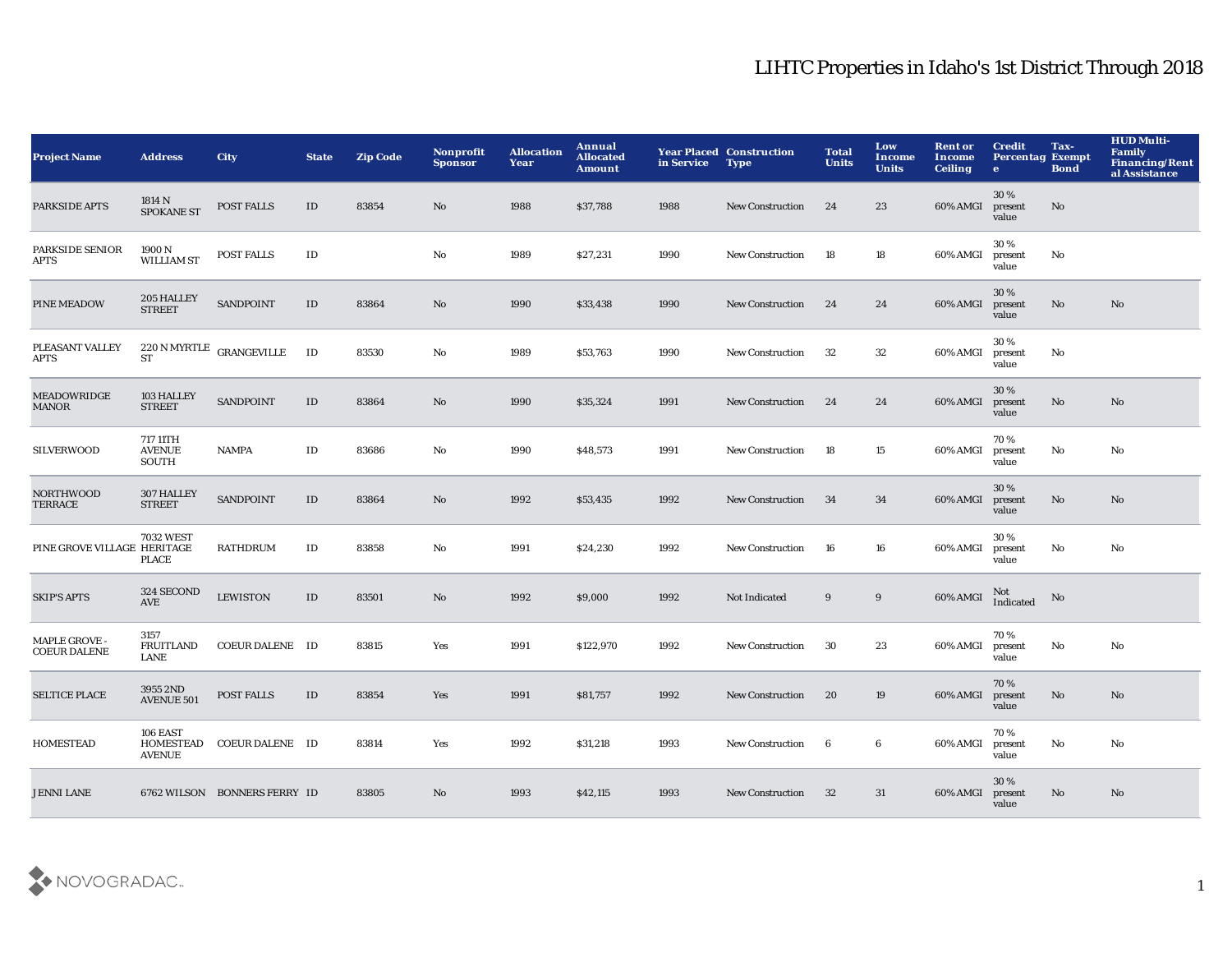| <b>Project Name</b>                      | <b>Address</b>                                 | City                   | <b>State</b>  | <b>Zip Code</b> | Nonprofit<br><b>Sponsor</b> | <b>Allocation</b><br>Year | Annual<br><b>Allocated</b><br><b>Amount</b> | in Service | <b>Year Placed Construction</b><br><b>Type</b> | <b>Total</b><br><b>Units</b> | Low<br><b>Income</b><br><b>Units</b> | <b>Rent or</b><br><b>Income</b><br><b>Ceiling</b> | <b>Credit</b><br><b>Percentag Exempt</b><br>$\bullet$ | Tax-<br><b>Bond</b> | <b>HUD Multi-</b><br><b>Family</b><br><b>Financing/Rent</b><br>al Assistance |
|------------------------------------------|------------------------------------------------|------------------------|---------------|-----------------|-----------------------------|---------------------------|---------------------------------------------|------------|------------------------------------------------|------------------------------|--------------------------------------|---------------------------------------------------|-------------------------------------------------------|---------------------|------------------------------------------------------------------------------|
| <b>LOGAN PARK</b>                        | 612 WEST<br>LOGAN<br><b>STREET</b>             | <b>CALDWELL</b>        | ID            | 83605           | No                          | 1992                      | \$128,109                                   | 1993       | New Construction                               | 50                           | 50                                   | 60% AMGI                                          | 30%<br>present<br>value                               | No                  | No                                                                           |
| <b>NORTHSIDE NAMPA</b><br><b>HOUSING</b> | 839<br><b>COMSTOCK</b><br><b>CIRCLE</b>        | <b>NAMPA</b>           | $\mathbf{ID}$ | 83651           | Yes                         | 1992                      | \$164,722                                   | 1993       | <b>New Construction</b>                        | 25                           | 25                                   | 60% AMGI                                          | 70%<br>present<br>value                               | No                  | No                                                                           |
| <b>SARAH STREET</b>                      | 9359 NORTH<br><b>GOVERNMENT HAYDEN</b><br>WAY  |                        | $\rm ID$      | 83835           | No                          | 1992                      | \$51,765                                    | 1993       | <b>New Construction</b>                        | 36                           | 35                                   | 60% AMGI                                          | 30 %<br>present<br>value                              | No                  | No                                                                           |
| <b>AMBER COVE</b>                        | <b>1302 WEST</b><br><b>6TH STREET</b>          | WEISER                 | $\mathbf{ID}$ | 83672           | No                          | 1994                      | \$52,395                                    | 1994       | <b>New Construction</b>                        | 24                           | 24                                   | 60% AMGI                                          | 30%<br>present<br>value                               | $\mathbf{No}$       | No                                                                           |
| SYRINGA ESTATES                          | 1101 NORTH<br><b>DIVISION</b><br><b>AVENUE</b> | <b>SANDPOINT</b>       | $\rm ID$      | 83864           | No                          | 1994                      | \$41,143                                    | 1994       | <b>New Construction</b>                        | 24                           | 24                                   | 60% AMGI                                          | 30%<br>present<br>value                               | $\mathbf {No}$      | No                                                                           |
| WESTSIDE<br><b>COMSTOCK</b>              | 839<br><b>COMSTOCK</b><br><b>CIRCLE</b>        | NAMPA                  | $\mathbf{ID}$ | 83651           | Yes                         | 1993                      | \$103,265                                   | 1994       | <b>New Construction</b>                        | 18                           | 17                                   | 60% AMGI                                          | 70%<br>present<br>value                               | No                  | No                                                                           |
| <b>MALLARD COVE</b>                      | 306 SOUTH<br><b>34TH AVENUE</b>                | CALDWELL               | $\mathbf{ID}$ | 83605           | No                          | 1994                      | \$292,120                                   | 1995       | <b>New Construction</b>                        | 56                           | 55                                   | 60% AMGI                                          | 70%<br>present<br>value                               | No                  | No                                                                           |
| <b>OAK STREET</b>                        | $1509$ OAK $$\sf SANDPOINT$$                   |                        | $\rm ID$      | 83864           | Yes                         | 1993                      | \$159,151                                   | 1995       | <b>New Construction</b>                        | 40                           | 34                                   | 60% AMGI                                          | 70%<br>present<br>value                               | No                  | No                                                                           |
| <b>PARKWOOD</b>                          | 1817<br>SUNNYRIDGE NAMPA<br>ROAD               |                        | ID            | 83686           | No                          | 1994                      | \$311,782                                   | 1995       | New Construction                               | 56                           | 55                                   | 60% AMGI                                          | 70%<br>present<br>value                               | No                  | No                                                                           |
| <b>VALLEY ONE</b>                        | 210<br>COLORADO<br><b>STREET</b>               | <b>MCCALL</b>          | $\mathbf{ID}$ | 83638           | Yes                         | 1995                      | \$16,362                                    | 1995       | <b>New Construction</b>                        | 8                            | $8\phantom{1}$                       | 60% AMGI                                          | 30 %<br>present<br>value                              | $\mathbf{No}$       | No                                                                           |
| <b>CAMAS VILLAGE</b>                     | 1875 WHITE<br><b>AVENUE</b>                    | <b>MOSCOW</b>          | $\rm ID$      | 83843           | Yes                         | 1993                      | \$293,633                                   | 1995       | New Construction                               | 66                           | 47                                   | 60% AMGI                                          | 70%<br>present<br>value                               | No                  | No                                                                           |
| <b>CHERRY RIDGE</b>                      | <b>1053 EMMA</b><br><b>AVENUE</b>              | <b>COEUR DALENE ID</b> |               | 83814           | No                          | 1995                      | \$410,119                                   | 1996       | <b>New Construction</b>                        | 72                           | 71                                   | 60% AMGI                                          | 70%<br>present<br>value                               | No                  | No                                                                           |
| <b>LAKE WOOD RANCH</b>                   | 3755 4TH<br><b>STREET</b>                      | COEUR DALENE ID        |               | 83815           | Yes                         | 1995                      | \$455,125                                   | 1996       | <b>New Construction</b>                        | 80                           | 79                                   | 60% AMGI                                          | 70%<br>present<br>value                               | No                  | No                                                                           |

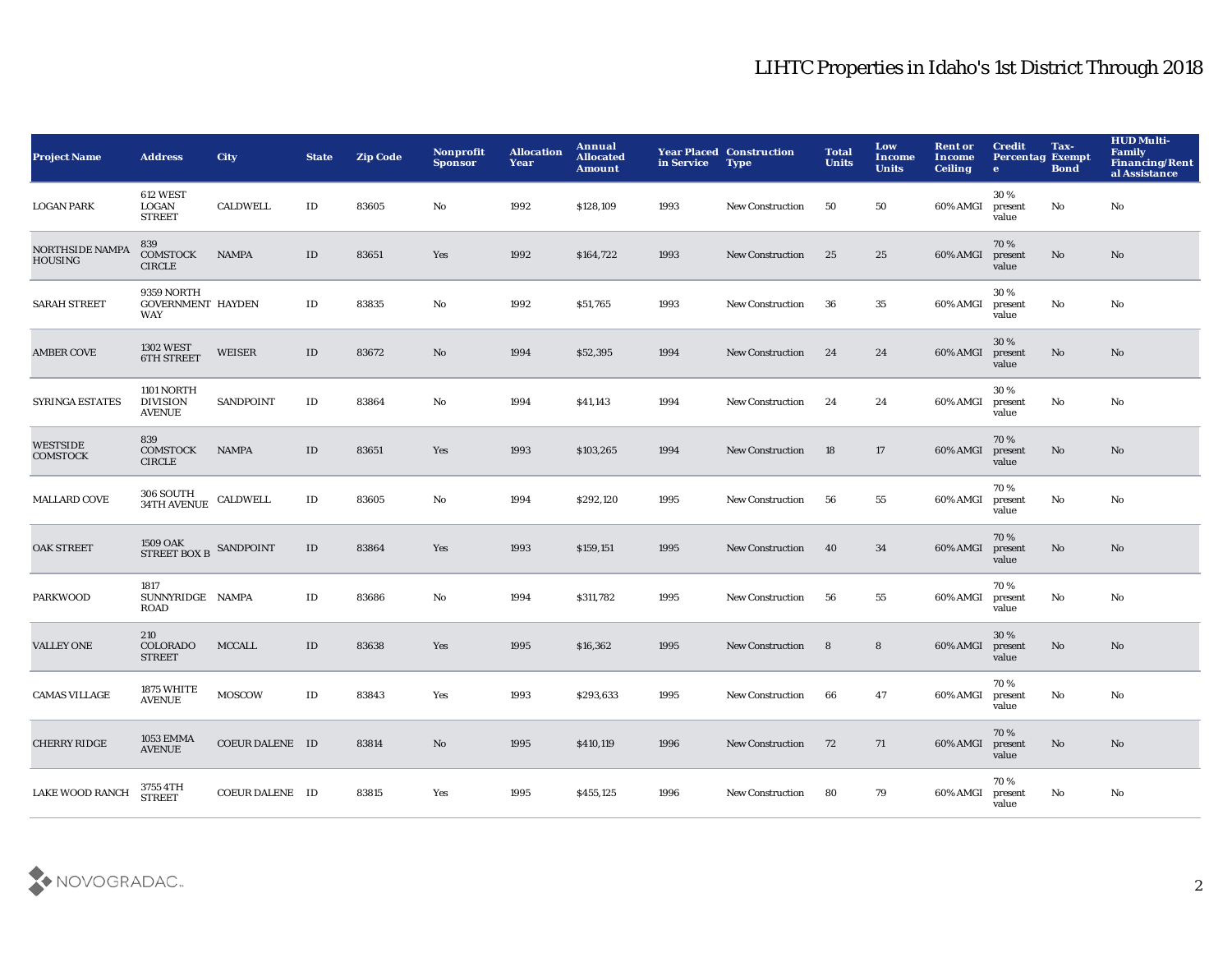| <b>Project Name</b>                         | <b>Address</b>                                | <b>City</b>     | <b>State</b> | <b>Zip Code</b> | Nonprofit<br><b>Sponsor</b> | <b>Allocation</b><br>Year | Annual<br><b>Allocated</b><br><b>Amount</b> | in Service | <b>Year Placed Construction</b><br><b>Type</b> | <b>Total</b><br><b>Units</b> | Low<br><b>Income</b><br><b>Units</b> | <b>Rent or</b><br>Income<br><b>Ceiling</b> | <b>Credit</b><br><b>Percentag Exempt</b><br>$\bullet$ | Tax-<br><b>Bond</b>    | <b>HUD Multi-</b><br><b>Family</b><br><b>Financing/Rent</b><br>al Assistance |
|---------------------------------------------|-----------------------------------------------|-----------------|--------------|-----------------|-----------------------------|---------------------------|---------------------------------------------|------------|------------------------------------------------|------------------------------|--------------------------------------|--------------------------------------------|-------------------------------------------------------|------------------------|------------------------------------------------------------------------------|
| <b>LOUISE GARDEN</b>                        | 1140 6TH<br><b>AVENUE</b><br>SOUTH            | <b>PAYETTE</b>  | ID           | 83661           | No                          | 1995                      | \$32,847                                    | 1996       | <b>New Construction</b>                        | 32                           | 31                                   | 60% AMGI                                   | 30%<br>present<br>value                               | No                     | No                                                                           |
| <b>NEW HOPE</b><br><b>SUBDIVISION</b>       | 839<br>COMSTOCK<br><b>CIRCLE</b>              | <b>NAMPA</b>    | ID           | 83651           | Yes                         | 1994                      | \$95,525                                    | 1996       | <b>New Construction</b>                        | 16                           | 16                                   | 60% AMGI                                   | 70%<br>present<br>value                               | No                     | No                                                                           |
| <b>TRAIL LODGE</b>                          | 3825 RAMSEY<br><b>ROAD</b>                    | COEUR DALENE ID |              | 83815           | No                          | 1995                      | \$59,314                                    | 1996       | <b>New Construction</b>                        | 150                          | 30                                   | 60% AMGI                                   | 30%<br>present<br>value                               | Yes                    | $\mathbf{N}\mathbf{o}$                                                       |
| <b>BRITTAS BAY</b>                          | 1325 W SIXTH<br><b>ST</b>                     | WEISER          | $\rm ID$     | 83672           | No                          | 1996                      | \$123,950                                   | 1997       | New Construction                               | 28                           | 28                                   | 60% AMGI                                   | 70%<br>present<br>value                               | No                     | No                                                                           |
| <b>SILVER LAKE</b>                          | 692 WEST<br><b>WILBUR</b><br><b>AVENUE</b>    | COEUR DALENE ID |              | 83814           | No                          | 1996                      | \$218,918                                   | 1997       | <b>New Construction</b>                        | 45                           | 39                                   | 60% AMGI                                   | 70%<br>present<br>value                               | $\mathbf{N}\mathbf{o}$ | No                                                                           |
| <b>COLMAR VILLAGE</b>                       | <b>1325 WEST</b><br><b>6TH STREET</b>         | WEISER          | $\rm ID$     | 83672           | No                          | 1997                      | \$94,703                                    | 1998       | <b>New Construction</b>                        | 20                           | 20                                   | 60% AMGI                                   | 70 %<br>present<br>value                              | No                     | No                                                                           |
| HOMEDALE GARDEN 1ST STREET                  | 409 SOUTH<br><b>WEST</b>                      | <b>HOMEDALE</b> | $\rm ID$     | 83628           | No                          | 1997                      | \$38,353                                    | 1998       | <b>New Construction</b>                        | 24                           | 23                                   | 60% AMGI                                   | 30%<br>present<br>value                               | No                     | $\mathbf{N}\mathbf{o}$                                                       |
| <b>TURNBERRY AT</b><br><b>VILLAGE GREEN</b> | 831 TAMARACK $$\sf LEWISTON$$<br><b>DRIVE</b> |                 | $\rm ID$     | 83501           | No                          | 1996                      | \$367,274                                   | 1998       | <b>New Construction</b>                        | 78                           | 77                                   | 60% AMGI                                   | 70%<br>present<br>value                               | No                     | No                                                                           |
| <b>KENMARE TRACE</b>                        | 660 SOUTH<br>12TH STREET                      | <b>PAYETTE</b>  | $\rm ID$     | 83661           | No                          | 1999                      | \$180,333                                   | 1999       | <b>New Construction</b>                        | 36                           | 35                                   | 60% AMGI                                   | 70%<br>present<br>value                               | No                     | No                                                                           |
| <b>MARYLAND VILLAGE</b>                     | 1737<br>SUNNYRIDGE NAMPA<br><b>ROAD</b>       |                 | $\rm ID$     | 83686           | $\mathbf{No}$               | 1998                      | \$192,024                                   | 1999       | <b>New Construction</b>                        | 40                           | 39                                   | 60% AMGI                                   | 70 %<br>present<br>value                              | No                     | No                                                                           |
| <b>PARKVIEW</b>                             | 415 SUNSET<br><b>COURT</b>                    | <b>CALDWELL</b> | $\rm ID$     | 83605           | No                          | 1997                      | \$391,832                                   | 1999       | <b>New Construction</b>                        | 87                           | 77                                   | 60% AMGI                                   | 70%<br>present<br>value                               | No                     | No                                                                           |
| <b>SILVER LAKE II</b>                       | 698 WEST<br><b>WILBUR</b><br><b>AVENUE</b>    | COEUR DALENE ID |              | 83814           | No                          | 1998                      | \$328,774                                   | 1999       | <b>New Construction</b>                        | 60                           | 53                                   | 60% AMGI                                   | 70%<br>present<br>value                               | No                     | No                                                                           |
| GATEWAY CROSSING GATEWAY                    | 211 NORTH<br><b>STREET</b>                    | <b>NAMPA</b>    | ID           | 83687           | Yes                         | 1996                      | \$357,788                                   | 1999       | <b>New Construction</b>                        | 73                           | 72                                   | 60% AMGI                                   | 70%<br>present<br>value                               |                        | No                                                                           |

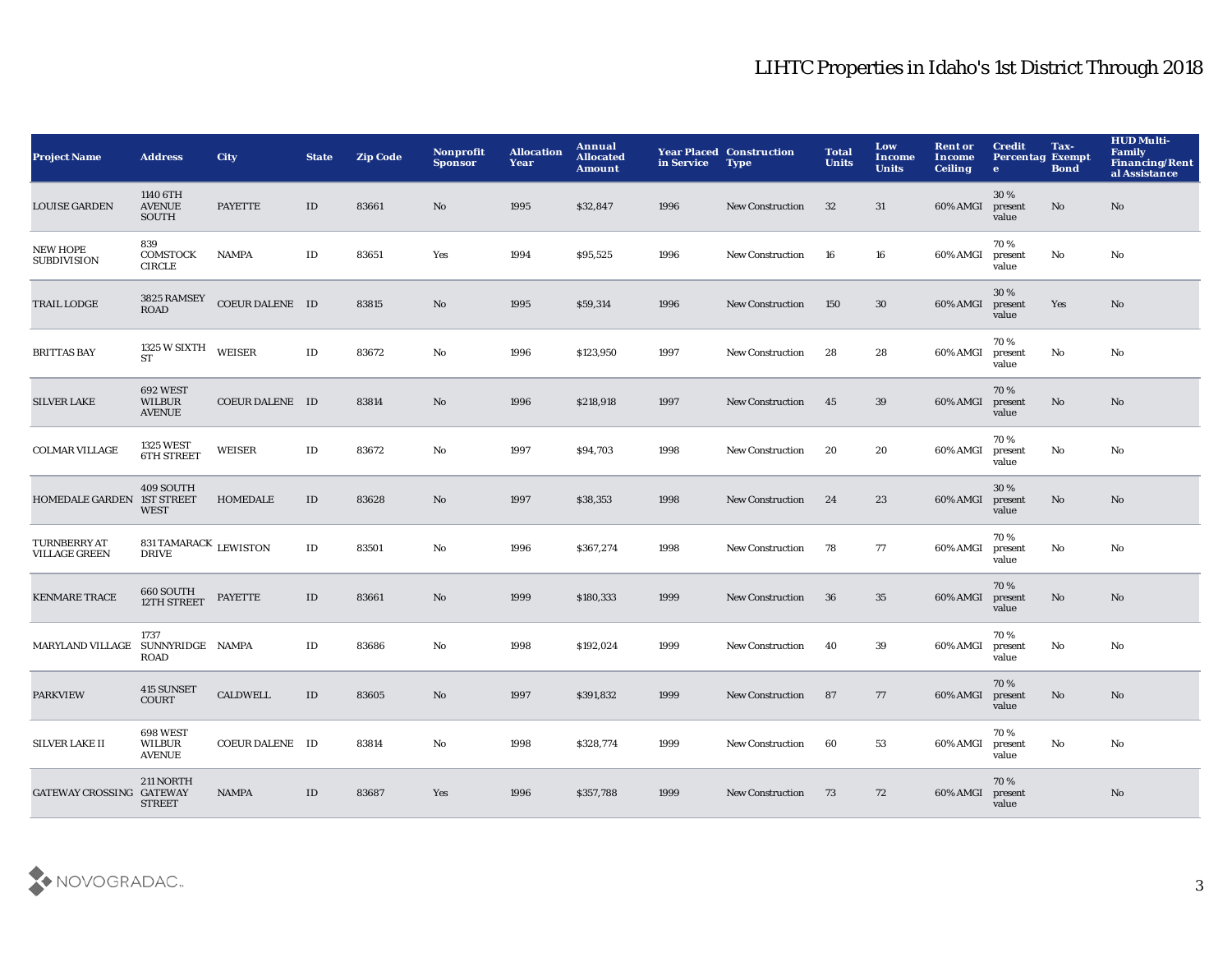| <b>Project Name</b>                      | <b>Address</b>                                        | <b>City</b>     | <b>State</b>  | <b>Zip Code</b> | <b>Nonprofit</b><br><b>Sponsor</b> | <b>Allocation</b><br>Year | Annual<br><b>Allocated</b><br><b>Amount</b> | in Service | <b>Year Placed Construction</b><br><b>Type</b> | <b>Total</b><br><b>Units</b> | Low<br><b>Income</b><br><b>Units</b> | <b>Rent or</b><br><b>Income</b><br><b>Ceiling</b> | <b>Credit</b><br><b>Percentag Exempt</b><br>$\bullet$ | Tax-<br><b>Bond</b> | <b>HUD Multi-</b><br><b>Family</b><br><b>Financing/Rent</b><br>al Assistance |
|------------------------------------------|-------------------------------------------------------|-----------------|---------------|-----------------|------------------------------------|---------------------------|---------------------------------------------|------------|------------------------------------------------|------------------------------|--------------------------------------|---------------------------------------------------|-------------------------------------------------------|---------------------|------------------------------------------------------------------------------|
| CREEKBRIDGE<br><b>COURT</b>              | 2131 3RD<br><b>STREET</b><br><b>NORTH</b>             | NAMPA           | ID            | 83687           | No                                 | 1999                      | \$342,669                                   | 2000       | <b>New Construction</b>                        | 60                           | 45                                   | 60% AMGI                                          | 70%<br>present<br>value                               | No                  | No                                                                           |
| <b>PORTSTEWART</b>                       | 4321 SOUTH<br>10TH AVENUE                             | <b>CALDWELL</b> | $\rm ID$      | 83607           | No                                 | 2000                      | \$114,738                                   | 2000       | <b>New Construction</b>                        | 30                           | 23                                   | 60% AMGI                                          | 70%<br>present<br>value                               | No                  | No                                                                           |
| <b>TROON</b>                             | 2945 JUNIPER<br><b>DRIVE</b>                          | <b>LEWISTON</b> | $\mathbf{ID}$ | 83501           | $\mathbf {No}$                     | 1999                      | \$148,481                                   | 2000       | <b>New Construction</b>                        | 40                           | 31                                   | 60% AMGI                                          | 70%<br>present<br>value                               | $\mathbf {No}$      | $\mathbf{N}\mathbf{o}$                                                       |
| <b>COEUR DALENE</b><br><b>SENIOR</b>     | <b>7712 NORTH</b><br><b>HEARTLAND</b><br><b>DRIVE</b> | COEUR DALENE ID |               | 83815           | Yes                                | 1999                      | \$158,834                                   | 2000       | <b>New Construction</b>                        | 38                           | 29                                   | 60% AMGI                                          | 70%<br>present<br>value                               | No                  | No                                                                           |
| <b>AUTUMN COURT</b>                      | 501 EAST 12TH<br><b>STREET</b>                        | <b>EMMETT</b>   | $\rm ID$      | 83617           | $\mathbf{No}$                      | 2001                      | \$62,996                                    | 2001       | <b>New Construction</b>                        | 30                           | 29                                   | 60% AMGI                                          | 30%<br>present<br>value                               | No                  | No                                                                           |
| <b>HAYDEN COUNTRY</b><br>RIDGE           | 61 EAST<br><b>COUNTRY</b><br><b>RIDGE DRIVE</b>       | <b>HAYDEN</b>   | $\rm ID$      | 83835           | $\mathbf{No}$                      | 2000                      | \$274,694                                   | 2001       | <b>New Construction</b>                        | 45                           | 39                                   | 60% AMGI                                          | 70%<br>present<br>value                               | $\mathbf{No}$       | No                                                                           |
| MARYLAND VILLAGE I SUNNYRIDGE NAMPA      | 1737 1727<br><b>ROAD</b>                              |                 | $\rm ID$      | 83686           | No                                 | 2000                      | \$162,863                                   | 2001       | <b>New Construction</b>                        | 40                           |                                      | 31 60% AMGI                                       | 70%<br>present<br>value                               | No                  | No                                                                           |
| MEADOWBROOK - EMI 709 WEST               |                                                       | <b>EMMETT</b>   | ID            | 83617           | No                                 | 1999                      | \$219,699                                   | 2001       | <b>New Construction</b>                        | - 36                         | 36                                   | 60% AMGI                                          | 70%<br>present<br>value                               | No                  | No                                                                           |
| <b>ASHTON PLACE</b>                      | 3904 EAST<br>USTICK ROAD                              | <b>CALDWELL</b> | $\rm ID$      | 83605           | No                                 | 2001                      | \$305,744                                   | 2002       | <b>New Construction</b>                        | 48                           | 47                                   | 60% AMGI                                          | 70%<br>present<br>value                               | No                  | No                                                                           |
| <b>BRANDON BAY</b>                       | 660 SOUTH<br>12TH STREET                              | <b>PAYETTE</b>  | ID            | 83661           | $\mathbf{N}\mathbf{o}$             | 2000                      | \$152,863                                   | 2002       | <b>New Construction</b>                        | 28                           | 27                                   | 60% AMGI                                          | 70%<br>present<br>value                               | No                  | No                                                                           |
| <b>MT BALDY</b>                          | 835 KOOTENAI PONDERAY<br>CUT OFF ROAD PONDERAY        |                 | $\rm ID$      | 83852           | $\mathbf{No}$                      | 2000                      | \$246,820                                   | 2002       | <b>New Construction</b>                        | 45                           | 39                                   | 60% AMGI                                          | 70%<br>present<br>value                               | No                  | No                                                                           |
| <b>COURTYARDS AT</b><br>RIDGECREST (THE) | 6341 BIRCH<br>LANE                                    | <b>NAMPA</b>    | $\rm ID$      | 83687           | No                                 | 2001                      | \$299,440                                   | 2002       | <b>New Construction</b>                        | 60                           | 47                                   | 60% AMGI                                          | 70%<br>present<br>value                               | $\mathbf{No}$       | No                                                                           |
| <b>TIMBER COVE</b>                       | <b>8131 WEST</b><br><b>MONTANA</b><br><b>STREET</b>   | <b>RATHDRUM</b> | ID            | 83858           | No                                 | 2002                      | \$154,441                                   | 2002       | <b>New Construction</b>                        | 22                           | 21                                   | 60% AMGI                                          | 70%<br>present<br>value                               | No                  | No                                                                           |

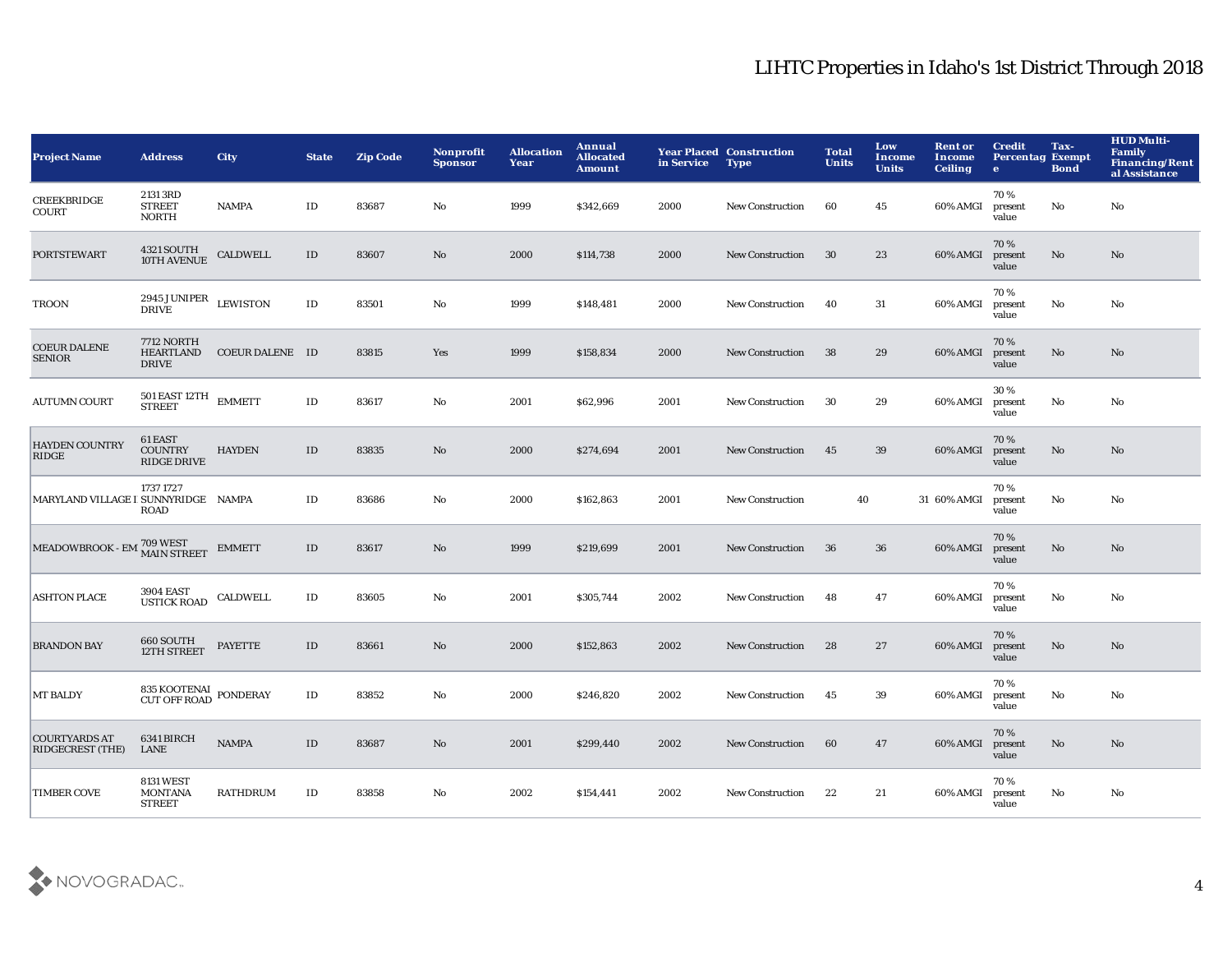| <b>Project Name</b>                              | <b>Address</b>                                         | <b>City</b>      | <b>State</b>  | <b>Zip Code</b> | Nonprofit<br><b>Sponsor</b> | <b>Allocation</b><br>Year | Annual<br><b>Allocated</b><br><b>Amount</b> | in Service | <b>Year Placed Construction</b><br><b>Type</b> | <b>Total</b><br><b>Units</b> | Low<br><b>Income</b><br><b>Units</b> | <b>Rent or</b><br>Income<br><b>Ceiling</b> | <b>Credit</b><br><b>Percentag Exempt</b><br>$\mathbf{e}$ | Tax-<br><b>Bond</b>    | <b>HUD Multi-</b><br><b>Family</b><br><b>Financing/Rent</b><br>al Assistance |
|--------------------------------------------------|--------------------------------------------------------|------------------|---------------|-----------------|-----------------------------|---------------------------|---------------------------------------------|------------|------------------------------------------------|------------------------------|--------------------------------------|--------------------------------------------|----------------------------------------------------------|------------------------|------------------------------------------------------------------------------|
| TREEHOUSE -<br><b>RATHDRUM</b>                   | <b>14462 NORTH</b><br><b>TREEHOUSE</b><br><b>COURT</b> | <b>RATHDRUM</b>  | $\mathbf{ID}$ | 83858           | No                          | 2001                      | \$202,018                                   | 2002       | <b>New Construction</b>                        | 36                           | 28                                   | 60% AMGI                                   | 70%<br>present<br>value                                  | $\mathbf{N}\mathbf{o}$ | No                                                                           |
| <b>HEARTLAND</b><br>CROSSING                     | <b>7745 NORTH</b><br>HEARTLAND<br><b>DRIVE</b>         | COEUR DALENE ID  |               | 83815           | $\mathbf{No}$               | 2002                      | \$161,665                                   | 2003       | <b>New Construction</b>                        | 30                           | 23                                   | 60% AMGI                                   | 70%<br>present<br>value                                  | No                     | No                                                                           |
| NEZ PERCE HOUSING 101 NEZ PERCE LAPWAI           | <b>DRIVE</b>                                           |                  | $\rm ID$      | 83540           | $\mathbf{N}\mathbf{o}$      | 2001                      | \$161,218                                   | 2003       | Acquisition and<br>Rehab                       | 30                           | $30\,$                               | 60% AMGI                                   | <b>Both 30%</b><br>and 70%<br>present<br>value           | $\rm No$               | $\mathbf{N}\mathbf{o}$                                                       |
| <b>TRAMORE SENIOR</b>                            | <b>1103 PINE</b><br><b>STREET</b>                      | <b>MERIDIAN</b>  | ID            | 83642           | $\mathbf{No}$               | 2001                      | \$288,665                                   | 2003       | <b>New Construction</b>                        | 72                           | 56                                   | 60% AMGI                                   | 70%<br>present<br>value                                  | No                     | No                                                                           |
| <b>VALLEY RUN</b>                                | 620 LINDER<br><b>AVENUE</b>                            | <b>KUNA</b>      | ID            | 83634           | $\mathbf{No}$               | 2002                      | \$209,375                                   | 2003       | <b>New Construction</b>                        | 32                           | 31                                   | 60% AMGI                                   | 70%<br>present<br>value                                  | No                     | No                                                                           |
| <b>HAYDEN CROSSING</b>                           | 88 WEST<br><b>SARGENT</b><br><b>DRIVE</b>              | <b>HAYDEN</b>    | $\rm ID$      | 83835           | No                          | 2002                      | \$162,526                                   | 2003       | <b>New Construction</b>                        | 30                           | 23                                   | 60% AMGI                                   | 70%<br>present<br>value                                  | No                     | No                                                                           |
| <b>MILL CREEK</b><br><b>COMMONS</b>              | <b>287 BOISE</b><br><b>STREET</b>                      | <b>MIDDLETON</b> | $\rm ID$      | 83644           | Yes                         | 2003                      | \$213,621                                   | 2004       | <b>New Construction</b>                        | 34                           | 34                                   | 60% AMGI                                   | 70%<br>present<br>value                                  | $\mathbf{N}\mathbf{o}$ | $\mathbf{N}\mathbf{o}$                                                       |
| PARK WOOD PLACE                                  | <b>15760 NORTH</b><br>WESTWOOD<br><b>DRIVE</b>         | <b>RATHDRUM</b>  | ID            | 83858           | No                          | 2003                      | \$253,191                                   | 2004       | <b>New Construction</b>                        | 36                           | 35                                   | 60% AMGI                                   | 70%<br>present<br>value                                  | No                     | No                                                                           |
| <b>SISTERS VILLA</b>                             | 540 NORTH<br><b>EAGLE ROAD</b>                         | <b>EAGLE</b>     | ID            | 83616           | <b>Yes</b>                  | 2002                      | \$333,488                                   | 2004       | <b>New Construction</b>                        | 49                           | 48                                   | 60% AMGI                                   | 70%<br>present<br>value                                  | No                     | No.                                                                          |
| <b>COURTYARDS AT</b><br>RIDGECREST II (THE) LANE | 6341 BIRCH                                             | <b>NAMPA</b>     | $\rm ID$      | 83687           | No                          | 2003                      | \$321,064                                   | 2004       | <b>New Construction</b>                        | 54                           | 48                                   | 60% AMGI                                   | 70%<br>present<br>value                                  | $\rm No$               | No                                                                           |
| <b>FOOTHILLS (THE)</b>                           | <b>2308 EAST</b><br><b>FRANKLIN</b><br><b>ROAD</b>     | <b>MERIDIAN</b>  | $\rm ID$      | 83642           | $\mathbf{N}\mathbf{o}$      | 2003                      | \$371,037                                   | 2004       | <b>New Construction</b>                        | 54                           | 53                                   | 60% AMGI                                   | 70%<br>present<br>value                                  | $\mathbf{N}\mathbf{o}$ | No                                                                           |
| <b>BERKSHIRE</b>                                 | 291 EAST<br>MAINE<br><b>AVENUE</b>                     | <b>NAMPA</b>     | ID            | 83686           | $\mathbf{No}$               | 2002                      | \$342,388                                   | 2004       | <b>New Construction</b>                        | 60                           | 47                                   | 60% AMGI                                   | 70%<br>present<br>value                                  | No                     | No                                                                           |
| <b>WOODLAND</b><br><b>CROSSING</b>               | 839 KOOTENAI<br>CUT OFF ROAD                           | <b>PONDERAY</b>  | ID            | 83852           | No.                         | 2003                      | \$203,462                                   | 2004       | <b>New Construction</b>                        | 40                           | 31                                   | 60% AMGI                                   | 70%<br>present<br>value                                  | No                     | $\mathbf{N}\mathbf{o}$                                                       |

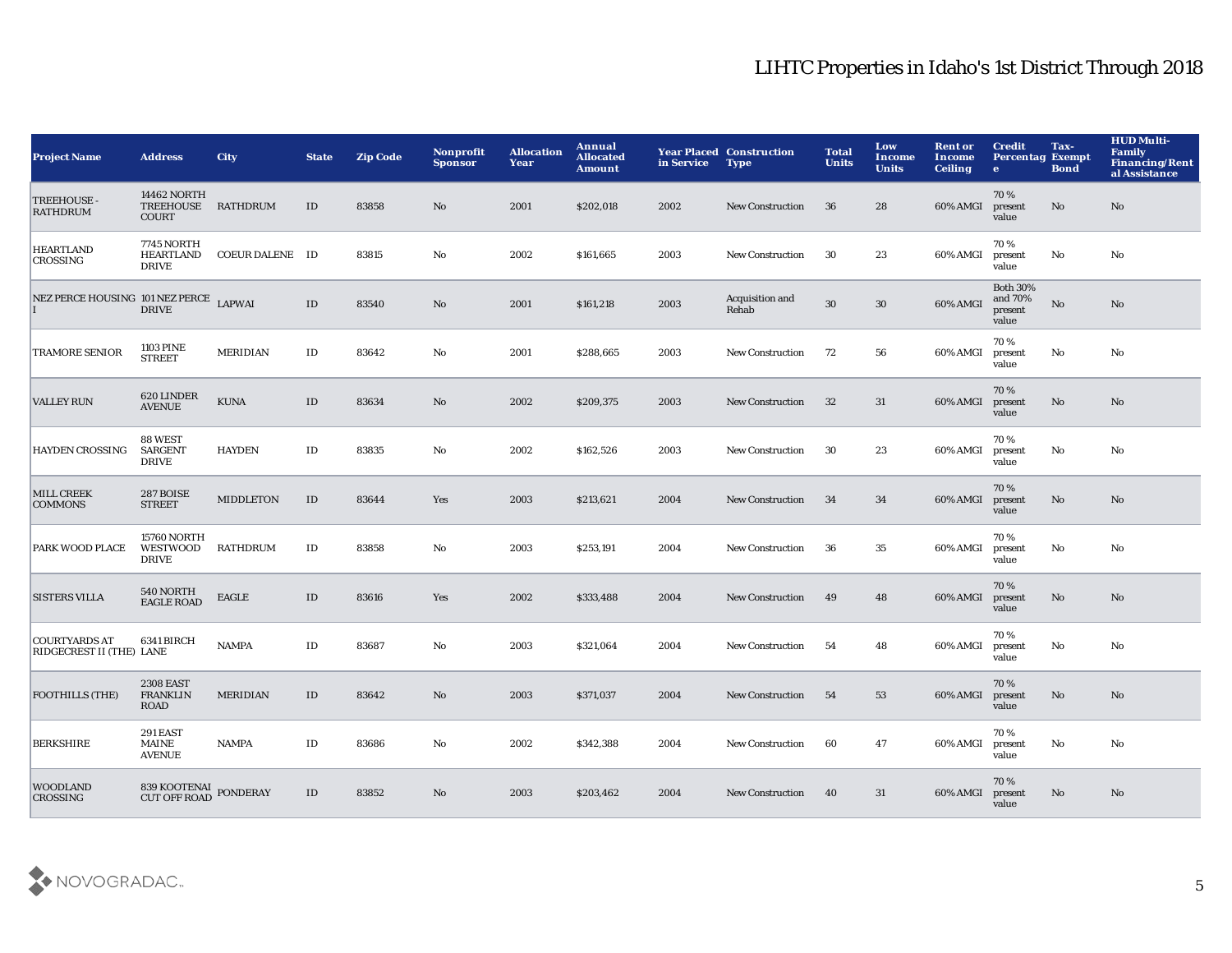| <b>Project Name</b>                     | <b>Address</b>                                | City            | <b>State</b>  | <b>Zip Code</b> | Nonprofit<br><b>Sponsor</b> | <b>Allocation</b><br>Year | Annual<br><b>Allocated</b><br><b>Amount</b> | in Service | <b>Year Placed Construction</b><br><b>Type</b> | <b>Total</b><br><b>Units</b> | Low<br><b>Income</b><br><b>Units</b> | <b>Rent or</b><br>Income<br><b>Ceiling</b> | <b>Credit</b><br><b>Percentag Exempt</b><br>$\bullet$ | Tax-<br><b>Bond</b>    | <b>HUD Multi-</b><br><b>Family</b><br><b>Financing/Rent</b><br>al Assistance |
|-----------------------------------------|-----------------------------------------------|-----------------|---------------|-----------------|-----------------------------|---------------------------|---------------------------------------------|------------|------------------------------------------------|------------------------------|--------------------------------------|--------------------------------------------|-------------------------------------------------------|------------------------|------------------------------------------------------------------------------|
| <b>PARK RIDGE</b>                       | 3321 EAST<br>PARK RIDGE<br><b>LOOP</b>        | POST FALLS      | $\rm ID$      | 83854           | No                          | 2003                      | \$483,216                                   | 2005       | <b>New Construction</b>                        | 54                           | 53                                   | 60% AMGI                                   | 70%<br>present<br>value                               | No                     | No                                                                           |
| <b>SAGEWOOD SENIOR</b>                  | 4815 LEANNE<br>AVENUE                         | <b>CALDWELL</b> | $\mathbf{ID}$ | 83607           | Yes                         | 2003                      | \$287,215                                   | 2005       | <b>New Construction</b>                        | 48                           | 47                                   | 60% AMGI                                   | 70%<br>present<br>value                               | $\mathbf{N}\mathbf{o}$ | No                                                                           |
| <b>KATHLEEN CORNERS</b>                 | 3350 WEST<br>KATHY LOOP                       | COEUR DALENE ID |               | 83815           | $\mathbf {No}$              | 2004                      | \$418,253                                   | 2005       | <b>New Construction</b>                        | 60                           | 53                                   | 60% AMGI                                   | 70%<br>present<br>value                               | $\mathbf {No}$         | No                                                                           |
| <b>SUNDOWN HEIGHTS</b>                  | 835 PARADE<br><b>AVENUE</b>                   | <b>LAPWAI</b>   | ID            | 83540           | $\mathbf{No}$               | 2004                      | \$107,787                                   | 2005       | <b>New Construction</b>                        | 12                           | 12                                   | 60% AMGI                                   | 70%<br>present<br>value                               | $\mathbf{N}\mathbf{o}$ | No                                                                           |
| <b>CREEKSIDE</b>                        | <b>1630 SOUTH</b><br><b>MAIN STREET</b>       | <b>MOSCOW</b>   | $\rm ID$      | 83843           | $\mathbf{No}$               | 2003                      | \$304,145                                   | 2005       | <b>New Construction</b>                        | 60                           | 53                                   | 60% AMGI                                   | 70%<br>present<br>value                               | $\mathbf{No}$          | No                                                                           |
| <b>BURRELL STREET</b><br><b>STATION</b> | 1124 BURRELL LEWISTON<br><b>AVENUE</b>        |                 | ID            | 83501           | Yes                         | 2004                      | \$94,475                                    | 2006       | Acquisition and<br>Rehab                       | 40                           | 40                                   | 60% AMGI                                   | <b>Both 30%</b><br>and 70%<br>present<br>value        | No                     | Yes                                                                          |
| <b>COLLEGE PARK</b>                     | $2000$ COLLEGE $\,$ CALDWELL<br><b>AVENUE</b> |                 | ID            | 83605           | Yes                         | 2004                      | \$70,277                                    | 2006       | Acquisition and<br>Rehab                       | 18                           | 18                                   | 60% AMGI                                   | <b>Both 30%</b><br>and 70%<br>present<br>value        | No                     | Yes                                                                          |
| PAYETTE PLAZA                           | $80$ NORTH $9\mathrm{TH}$ PAYETTE STREET      |                 | $\rm ID$      | 83661           | Yes                         | 2004                      | \$71,775                                    | 2006       | Acquisition and<br>Rehab                       | 24                           | 24                                   | 60% AMGI                                   | <b>Both 30%</b><br>and 70%<br>present<br>value        | $\mathbf{N}\mathbf{o}$ | Yes                                                                          |
| <b>SHADOW MOUNTAIN</b>                  | 205 WEST IDAHO CITY                           |                 | $\rm ID$      | 83631           | Yes                         | 2004                      | \$56,323                                    | 2006       | Acquisition and<br>Rehab                       | 14                           | 14                                   | 60% AMGI                                   | <b>Both 30%</b><br>and 70%<br>present<br>value        | $\mathbf {No}$         | Yes                                                                          |
| <b>SUNNYRIDGE</b><br><b>VILLAGE</b>     | 1717<br>SUNNYRIDGE NAMPA<br><b>ROAD</b>       |                 | $\rm ID$      | 83686           | Yes                         | 2004                      | \$198,841                                   | 2006       | Acquisition and<br>Rehab                       | 56                           | 56                                   | 60% AMGI                                   | <b>Both 30%</b><br>and 70%<br>present<br>value        | $\mathbf {No}$         | Yes                                                                          |
| PARK WOOD PLACE II                      | 15855 NORTH<br>MEYER ROAD                     | <b>RATHDRUM</b> | $\rm ID$      | 83858           | $\mathbf{No}$               | 2005                      | \$218,198                                   | 2006       | <b>New Construction</b>                        | 36                           | 28                                   | 60% AMGI                                   | 70%<br>present<br>value                               | No                     | No                                                                           |
| <b>CREEKSIDE SENIOR</b>                 | 1227<br><b>CREEKSIDE</b><br><b>LANE</b>       | <b>MOSCOW</b>   | ID            | 83843           | No                          | 2004                      | \$265,292                                   | 2006       | <b>New Construction</b>                        | 54                           | 47                                   | 60% AMGI                                   | 70%<br>present<br>value                               | $\mathbf{No}$          | No                                                                           |
| <b>HILLSIDE VILLAGE</b>                 | 1126 NORTH<br><b>POLK</b><br><b>EXTENSION</b> | <b>MOSCOW</b>   | $\rm ID$      | 83843           | No                          | 2004                      | \$432,350                                   | 2006       | <b>New Construction</b>                        | 50                           | 50                                   | 60% AMGI                                   | 70%<br>present<br>value                               | No                     | No                                                                           |

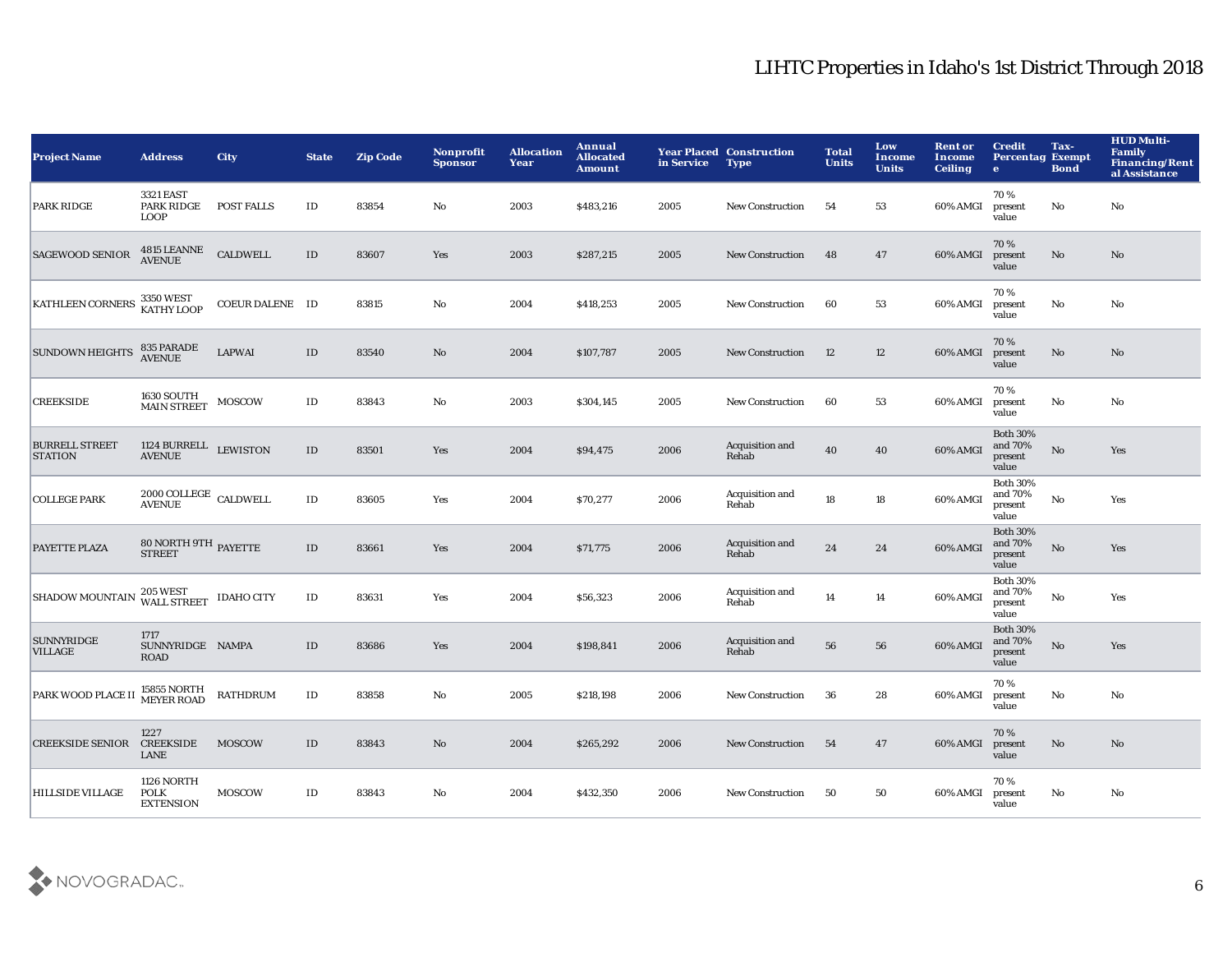| <b>Project Name</b>                              | <b>Address</b>                                       | <b>City</b>       | <b>State</b>  | <b>Zip Code</b> | Nonprofit<br><b>Sponsor</b> | <b>Allocation</b><br>Year | Annual<br><b>Allocated</b><br><b>Amount</b> | in Service | <b>Year Placed Construction</b><br><b>Type</b> | <b>Total</b><br><b>Units</b> | Low<br>Income<br><b>Units</b> | <b>Rent or</b><br>Income<br><b>Ceiling</b> | <b>Credit</b><br><b>Percentag Exempt</b><br>$\bullet$ | Tax-<br><b>Bond</b> | <b>HUD Multi-</b><br><b>Family</b><br><b>Financing/Rent</b><br>al Assistance |
|--------------------------------------------------|------------------------------------------------------|-------------------|---------------|-----------------|-----------------------------|---------------------------|---------------------------------------------|------------|------------------------------------------------|------------------------------|-------------------------------|--------------------------------------------|-------------------------------------------------------|---------------------|------------------------------------------------------------------------------|
| <b>MONTROSE</b>                                  | <b>2280 WEST</b><br><b>COMPASS</b><br><b>LOOP</b>    | <b>POST FALLS</b> | ID            | 83854           | No                          | 2006                      | \$645,591                                   | 2007       | <b>New Construction</b>                        | 60                           | 53                            | 60% AMGI                                   | 70%<br>present<br>value                               | No                  | No                                                                           |
| <b>NORTH CREEK</b>                               | 3642 WEST<br>CHUKAR LOOP                             | <b>POST FALLS</b> | $\mathbf{ID}$ | 83854           | Yes                         | 2006                      | \$749,820                                   | 2007       | <b>New Construction</b>                        | 55                           | 54                            | 60% AMGI                                   | 70%<br>present<br>value                               | No                  | No                                                                           |
| <b>FALLS CREEK</b>                               | 2831 NORTH<br>JULIA STREET                           | COEUR DALENE ID   |               | 83815           | $\mathbf{N}\mathbf{o}$      | 2007                      | \$646,389                                   | 2008       | <b>New Construction</b>                        | 170                          | 168                           | 60% AMGI                                   | 30 %<br>present<br>value                              | Yes                 | No                                                                           |
| <b>VINEYARD SUITES AT</b><br><b>INDIAN CREEK</b> | 3523 EAST<br><b>LINDEN</b><br><b>STREET</b>          | <b>CALDWELL</b>   | $\mathbf{ID}$ | 83605           | Yes                         | 2007                      | \$699,058                                   | 2008       | <b>New Construction</b>                        | 50                           | 49                            | 60% AMGI                                   | 70%<br>present<br>value                               | No                  | No                                                                           |
| <b>RIDGEVIEW</b>                                 | 1640<br><b>WASHINGTON ST MARIES</b><br><b>AVENUE</b> |                   | $\rm ID$      | 83861           | Yes                         | 2009                      | \$176,920                                   | 2009       | Acquisition and<br>Rehab                       | 34                           | $34\,$                        | 60% AMGI                                   | <b>Both 30%</b><br>and 70%<br>present<br>value        | $\rm No$            | Yes                                                                          |
| SUNDOWN HEIGHTS 835 PARADE<br>П                  | <b>AVENUE</b>                                        | <b>LAPWAI</b>     | $\rm ID$      | 83540           | No                          | 2008                      | \$280,868                                   | 2009       | <b>New Construction</b>                        | 15                           | 15                            | 60% AMGI                                   | 70%<br>present<br>value                               | No                  | No                                                                           |
| <b>PONDEROSA</b>                                 | 4107<br>SAMUELSON SANDPOINT<br><b>AVENUE</b>         |                   | $\rm ID$      | 83864           | No                          | 2008                      | \$765,604                                   | 2009       | <b>New Construction</b>                        | 60                           | 53                            | 60% AMGI                                   | 70%<br>present<br>value                               | No                  | $\mathbf{N}\mathbf{o}$                                                       |
| CANYONSIDE                                       | <b>1741 BURKE</b><br><b>ROAD</b>                     | <b>WALLACE</b>    | $\rm ID$      | 83873           | No                          | 2009                      | \$100                                       | 2010       | Acquisition and<br>Rehab                       | 24                           | 23                            | 60% AMGI                                   | <b>Both 30%</b><br>and 70%<br>present<br>value        | No                  | No                                                                           |
| <b>GALWAY</b>                                    | <b>2219 WEST</b><br><b>KARCHER</b><br><b>ROAD</b>    | <b>NAMPA</b>      | ID            | 83651           | Yes                         | 2010                      | \$341,635                                   | 2010       | Acquisition and<br>Rehab                       | 56                           | 55                            | 60% AMGI                                   | <b>Both 30%</b><br>and 70%<br>present<br>value        | No                  | $\mathbf{N}\mathbf{o}$                                                       |
| <b>TULLAMORE</b><br><b>COMMONS</b>               | <b>3797 EAST</b><br>CARRADALE<br><b>AVENUE</b>       | <b>POST FALLS</b> | $\rm ID$      | 83854           | No                          | 2009                      | \$575,172                                   | 2010       | <b>New Construction</b>                        | 50                           | 44                            | 60% AMGI                                   | 70%<br>present<br>value                               | No                  | No                                                                           |
| TULLAMORE SENIOR - 908 BRYDEN<br><b>LEWISTON</b> | <b>AVENUE</b>                                        | <b>LEWISTON</b>   | ID            | 83501           | No                          | 2007                      | \$400,063                                   | 2010       | <b>New Construction</b>                        | 48                           | 47                            | 60% AMGI                                   | 70%<br>present<br>value                               | No                  | No                                                                           |
| TULLAMORE SENIOR<br><b>POST FALLS</b>            | 3282<br>CARRADALE<br><b>AVENUE</b>                   | <b>POST FALLS</b> | ID            | 83854           | No                          | 2010                      | \$570,904                                   | 2010       | <b>New Construction</b>                        | -44                          | 44                            | 60% AMGI                                   | 70%<br>present<br>value                               | No                  | No                                                                           |
| <b>EDENMOOR</b>                                  | 308 GRANT<br><b>STREET</b>                           | <b>MOSCOW</b>     | ID            | 83843           | Yes                         | 2011                      | \$442,749                                   | 2011       | Acquisition and<br>Rehab                       | 62                           | 61                            | 60% AMGI                                   | <b>Both 30%</b><br>and 70%<br>present<br>value        | No                  | No                                                                           |

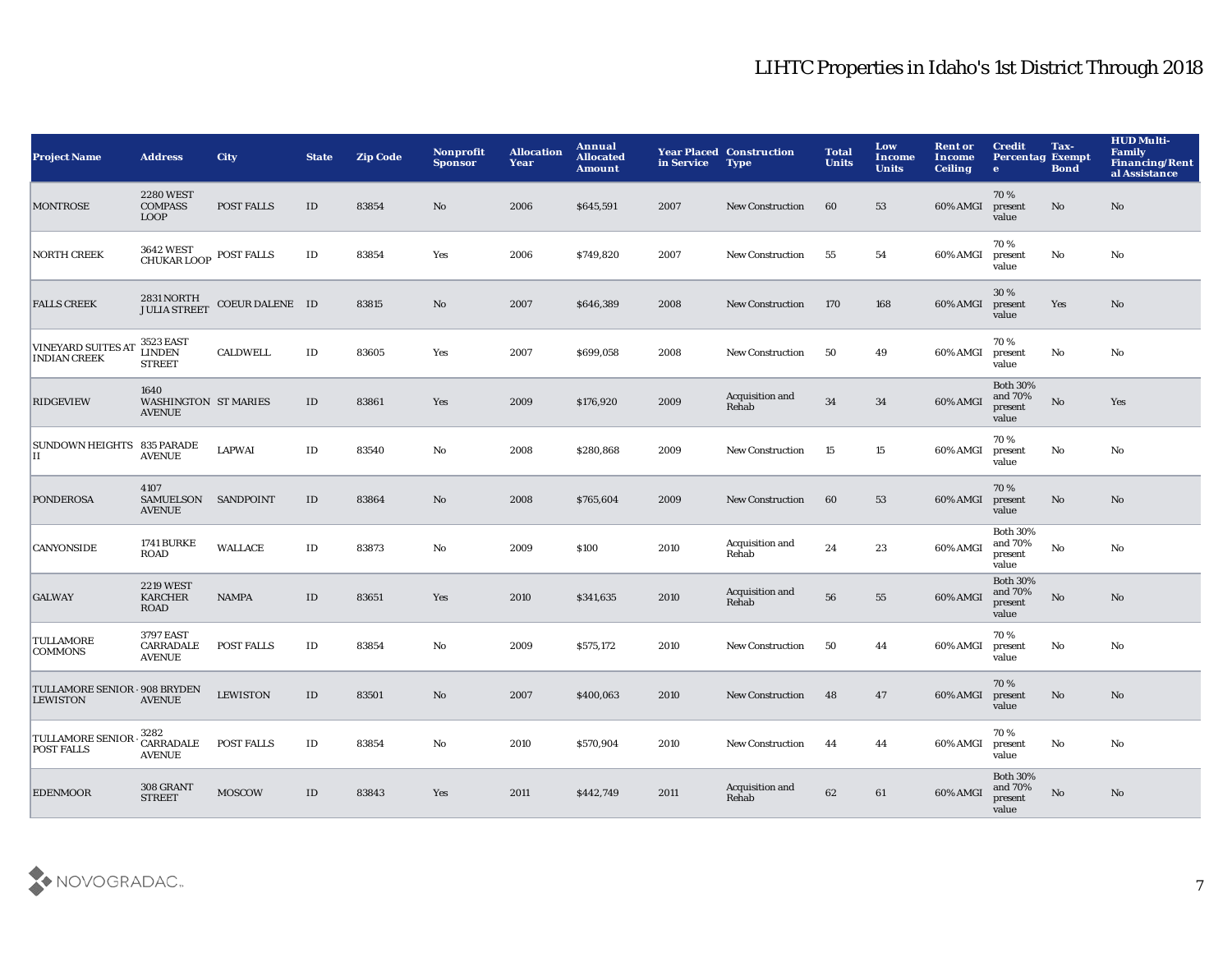| <b>Project Name</b>                   | <b>Address</b>                              | <b>City</b>            | <b>State</b> | <b>Zip Code</b> | Nonprofit<br><b>Sponsor</b> | <b>Allocation</b><br>Year | Annual<br><b>Allocated</b><br><b>Amount</b> | in Service | <b>Year Placed Construction</b><br><b>Type</b> | <b>Total</b><br><b>Units</b> | Low<br>Income<br><b>Units</b> | <b>Rent or</b><br>Income<br><b>Ceiling</b> | <b>Credit</b><br><b>Percentag Exempt</b><br>$\bullet$ | Tax-<br><b>Bond</b> | <b>HUD Multi-</b><br><b>Family</b><br><b>Financing/Rent</b><br>al Assistance |
|---------------------------------------|---------------------------------------------|------------------------|--------------|-----------------|-----------------------------|---------------------------|---------------------------------------------|------------|------------------------------------------------|------------------------------|-------------------------------|--------------------------------------------|-------------------------------------------------------|---------------------|------------------------------------------------------------------------------|
| <b>HOPE PLAZA</b>                     | <b>1508 HOPE</b><br><b>LANE</b>             | <b>CALDWELL</b>        | ID           | 83607           | Yes                         | 2009                      | \$0                                         | 2011       | <b>New Construction</b>                        | 48                           | 47                            |                                            | 60% AMGI TCEP only No                                 |                     | No                                                                           |
| MILL CREEK                            | 419 MILLER<br><b>STREET</b>                 | <b>LEWISTON</b>        | $\rm ID$     | 83501           | Yes                         | 2009                      | \$210,481                                   | 2011       | Acquisition and<br>Rehab                       | 41                           | 40                            | 60% AMGI                                   | <b>Both 30%</b><br>and 70%<br>present<br>value        | $\mathbf {No}$      | Yes                                                                          |
| RIVERBEND COURT I 18 CIRCLE<br>AND II | <b>DRIVE</b>                                | <b>FRUITLAND</b>       | $\rm ID$     | 83619           | No                          | 2009                      | <b>SO</b>                                   | 2011       | Acquisition and<br>Rehab                       | 40                           | 39                            |                                            | 60% AMGI TCEP only No                                 |                     | No                                                                           |
| RIVERBEND COURT 1120 MAIN<br>III      | <b>STREET</b>                               | <b>MARSING</b>         | ID           | 83639           | $\mathbf{N}\mathbf{o}$      | 2009                      | $\$0$                                       | 2011       | Acquisition and<br>Rehab                       | 12                           | 12                            |                                            | 60% AMGI TCEP only No                                 |                     | $\mathbf{No}$                                                                |
| <b>RIVERBEND COURT</b><br>IV          | 1150<br><b>RIVERSIDE</b><br><b>AVENUE</b>   | <b>GRAND VIEW</b>      | $\rm ID$     | 83624           | No                          | 2009                      | \$0                                         | 2011       | Acquisition and<br>Rehab                       | 8                            | 8                             |                                            | 60% AMGI TCEP only No                                 |                     | No                                                                           |
| <b>SILVER HILLS</b>                   | 20 BANK<br><b>STREET</b>                    | WALLACE                | $\rm ID$     | 83873           | Yes                         | 2009                      | \$100                                       | 2011       | Acquisition and<br>Rehab                       | 24                           | 23                            | 60% AMGI                                   | <b>Both 30%</b><br>and 70%<br>present<br>value        | $\rm No$            | Yes                                                                          |
| <b>THE SPRINGS</b>                    | 325 VALLEY<br><b>SPRINGS</b><br>ROAD        | <b>MCCALL</b>          | $\rm ID$     | 83638           | Yes                         | 2009                      | \$100                                       | 2011       | <b>New Construction</b>                        | 36                           | 35                            | 60% AMGI                                   | 70%<br>present<br>value                               | $\mathbf{No}$       | No                                                                           |
| MILL RIVER SENIORS SUNAPEE            | 3505 W<br><b>LOOP</b>                       | COEUR D'ALENE ID       |              | 83814           | No                          | 2010                      | \$544,391                                   | 2011       | <b>New Construction</b>                        | 50                           | 39                            | 60% AMGI                                   | 70%<br>present<br>value                               | No                  | No                                                                           |
| <b>RIVERSTONE WEST</b>                | <b>2238 WEST</b><br>JOHN LOOP               | <b>COEUR DALENE ID</b> |              | 83814           | No                          | 2011                      | \$642,561                                   | 2011       | <b>New Construction</b>                        | 50                           | 39                            | 60% AMGI                                   | 70%<br>present<br>value                               | $\mathbf{No}$       | No                                                                           |
| <b>MILL RIVER SENIOR</b>              | 3505 NORTH<br><b>SUNAPEE</b><br><b>LOOP</b> | <b>COEUR DALENE ID</b> |              | 83814           | $\rm\thinspace No$          | 2010                      | \$544,391                                   | 2011       | <b>New Construction</b>                        | 50                           | $39\,$                        | 60% AMGI                                   | 70%<br>present<br>value                               |                     | $\mathbf{N}\mathbf{o}$                                                       |
| <b>PAYETTE</b><br><b>TOWNHOUSES</b>   | 415 SOUTH<br>16TH STREET                    | <b>PAYETTE</b>         | ID           | 83661           | Yes                         | 2012                      | \$278,777                                   | 2012       | Acquisition and<br>Rehab                       | 27                           | 27                            | 50% AMGI                                   | <b>Both 30%</b><br>and 70%<br>present<br>value        | $_{\rm No}$         | Yes                                                                          |
| <b>SEAPOINTE</b>                      | <b>1129 CEDAR</b><br><b>AVENUE</b>          | <b>LEWISTON</b>        | ID           | 83501           | Yes                         | 2012                      | \$299,017                                   | 2012       | Acquisition and<br>Rehab                       | 51                           | 50                            | 60% AMGI                                   | <b>Both 30%</b><br>and 70%<br>present<br>value        | No                  | Yes                                                                          |
| <b>SILVER CREEK</b>                   | 3720 WEST<br><b>TAYJAN LANE</b>             | POST FALLS             | ID           | 83854           | Yes                         | 2010                      | \$585,082                                   | 2012       | <b>New Construction</b>                        | 42                           | 41                            | 60% AMGI                                   | 70%<br>present<br>value                               | No                  | No                                                                           |

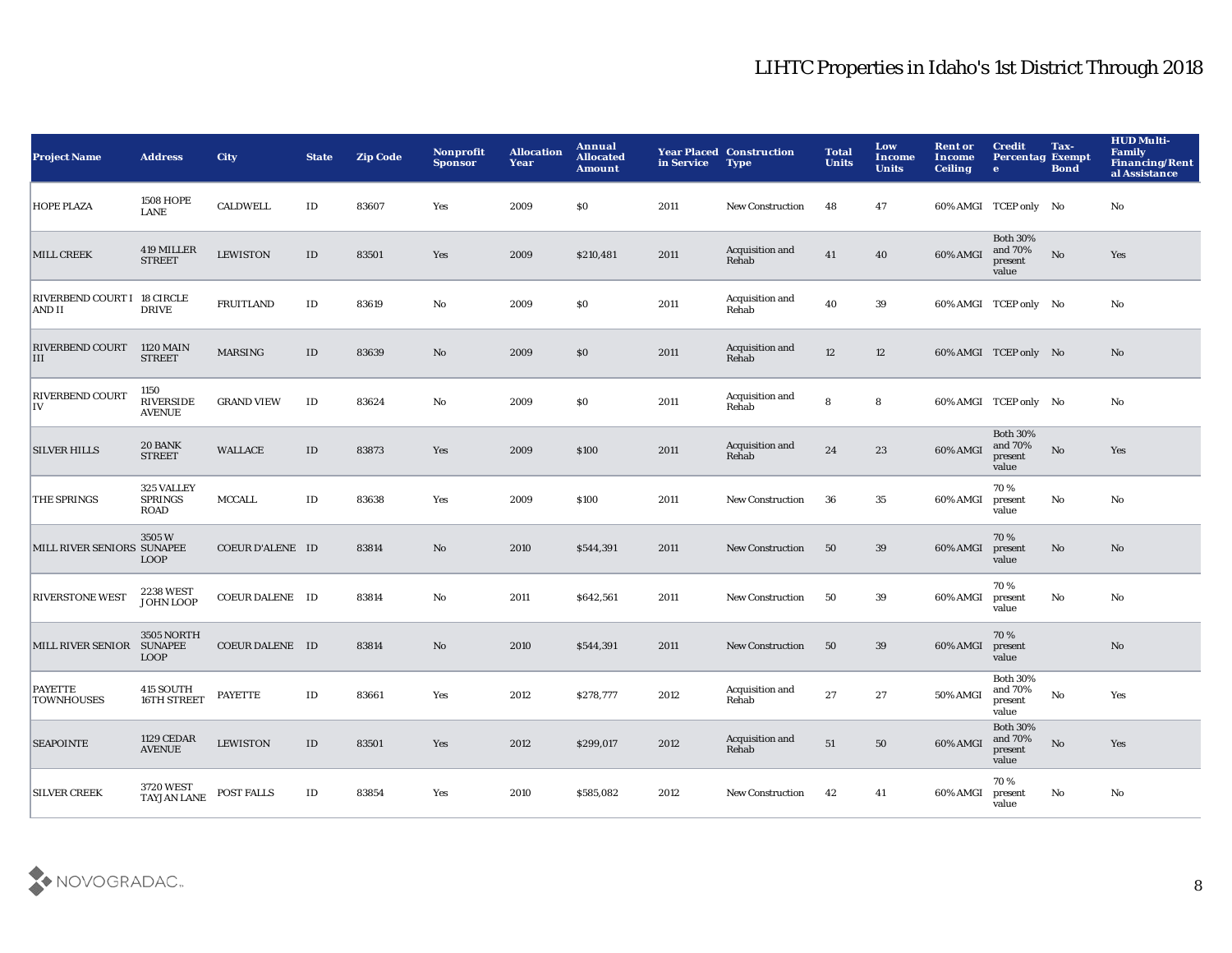| <b>Project Name</b>                      | <b>Address</b>                                       | <b>City</b>            | <b>State</b>  | <b>Zip Code</b> | Nonprofit<br><b>Sponsor</b> | <b>Allocation</b><br>Year | Annual<br><b>Allocated</b><br><b>Amount</b> | in Service | <b>Year Placed Construction</b><br><b>Type</b> | <b>Total</b><br><b>Units</b> | Low<br>Income<br><b>Units</b> | <b>Rent or</b><br>Income<br><b>Ceiling</b> | <b>Credit</b><br><b>Percentag Exempt</b><br>$\bullet$ | Tax-<br><b>Bond</b> | <b>HUD Multi-</b><br><b>Family</b><br><b>Financing/Rent</b><br>al Assistance |
|------------------------------------------|------------------------------------------------------|------------------------|---------------|-----------------|-----------------------------|---------------------------|---------------------------------------------|------------|------------------------------------------------|------------------------------|-------------------------------|--------------------------------------------|-------------------------------------------------------|---------------------|------------------------------------------------------------------------------|
| <b>SCHWEITZER RANCH</b><br><b>SENIOR</b> | 4207<br>SAMUELSON SANDPOINT<br><b>AVENUE</b>         |                        | ID            | 83864           | No                          | 2011                      | \$571,808                                   | 2012       | <b>New Construction</b>                        | - 51                         | 40                            | 60% AMGI                                   | 70%<br>present<br>value                               | No                  | No                                                                           |
| <b>AMY LYN</b>                           | 115 EAST<br><b>PORTLAND</b><br><b>AVENUE</b>         | KELLOGG                | ID            | 83837           | Yes                         | 2013                      | \$341,135                                   | 2013       | Acquisition and<br>Rehab                       | 40                           | 39                            | 60% AMGI                                   | <b>Both 30%</b><br>and 70%<br>present<br>value        | No                  | Yes                                                                          |
| <b>SILVER CREEK II</b>                   | <b>3619 WEST</b><br><b>TAYJAN LANE</b>               | <b>POST FALLS</b>      | ID            | 83854           | Yes                         | 2011                      | \$489,270                                   | 2013       | <b>New Construction</b>                        | 40                           | 32                            | 60% AMGI                                   | 70%<br>present<br>value                               | No                  | No                                                                           |
| WHITE PINE MANOR                         | 400 6TH<br><b>STREET</b>                             | <b>POTLATCH</b>        | ID            | 83358           | Yes                         | 2012                      | \$327,457                                   | 2013       | Acquisition and<br>Rehab                       | 32                           | 31                            | 60% AMGI                                   | <b>Both 30%</b><br>and 70%<br>present<br>value        | No                  | No                                                                           |
| <b>TULLAMORE</b><br><b>COMMONS II</b>    | 3677 DONEGAL POST FALLS<br><b>LANE</b>               |                        | ID            | 83854           | Yes                         | 2012                      | \$474,106                                   | 2013       | <b>New Construction</b>                        | 51                           | 40                            | 60% AMGI                                   | 70%<br>present<br>value                               | No                  | No                                                                           |
| <b>VINEYARD AT</b><br><b>BROADMORE</b>   | 17 6TH STREET NAMPA<br><b>NORTH</b>                  |                        | ID            | 83687           | Yes                         | 2012                      | \$653,113                                   | 2013       | <b>New Construction</b>                        | 38                           | 34                            | 60% AMGI                                   | 70%<br>present<br>value                               | No                  | No                                                                           |
| <b>MILLTOWN</b>                          | <b>1102 SIXTH</b><br><b>AVENUE</b>                   | <b>SANDPOINT</b>       | ID            | 83864           | No                          | 2012                      | \$720,870                                   | 2013       | <b>New Construction</b>                        | 51                           | 40                            | 60% AMGI                                   | 70%<br>present<br>value                               | No                  | No                                                                           |
| <b>GREYSTONE COURT</b>                   | <b>2812 SOUTH</b><br><b>MONTANA</b><br><b>AVENUE</b> | <b>CALDWELL</b>        | $\mathbf{ID}$ | 83605           | Yes                         | 2014                      | \$321,627                                   | 2014       | Acquisition and<br>Rehab                       | 40                           | 40                            | 60% AMGI                                   | <b>Both 30%</b><br>and 70%<br>present<br>value        | No                  | Yes                                                                          |
| <b>RIVERSTONE PLACE</b>                  | 2433 WEST<br>JOHN LOOP                               | <b>COEUR DALENE ID</b> |               | 83814           | Yes                         | 2013                      | \$501,363                                   | 2014       | <b>New Construction</b>                        | 114                          | 113                           | 60% AMGI                                   | 30 %<br>present<br>value                              | Yes                 | No                                                                           |
| <b>RIVERSTONE WEST</b><br>Ш              | <b>2308 WEST</b><br>JOHN LOOP                        | <b>COEUR DALENE ID</b> |               | 83814           | Yes                         | 2013                      | \$353,520                                   | 2014       | <b>New Construction</b>                        | 38                           | 30                            | 60% AMGI                                   | 70%<br>present<br>value                               | No                  | No                                                                           |
| <b>HUDSON PARK</b>                       | <b>1256 WEST</b><br><b>MARIE</b><br><b>AVENUE</b>    | <b>COEUR DALENE ID</b> |               | 83815           | Yes                         | 2014                      | \$653,981                                   | 2015       | <b>New Construction</b>                        | 60                           | 53                            | 60% AMGI                                   | 70%<br>present<br>value                               | No                  | No                                                                           |
| <b>VALENCIA SENIOR</b>                   | 1273 SPRING<br><b>CREEK LANE</b>                     | <b>FRUITLAND</b>       | ID            | 83619           | Yes                         | 2014                      | \$550,901                                   | 2015       | <b>New Construction</b>                        | 48                           | 42                            | 60% AMGI                                   | 70%<br>present<br>value                               | No                  | No                                                                           |
| <b>VALLEY VIEW</b>                       | 3224<br><b>PAINTERS</b><br><b>LOOP</b>               | <b>POST FALLS</b>      | ID            | 83854           | Yes                         | 2013                      | \$329,576                                   | 2015       | Acquisition and<br>Rehab                       | 35                           | $35\,$                        | 60% AMGI                                   | <b>Both 30%</b><br>and 70%<br>present<br>value        | No                  | No                                                                           |

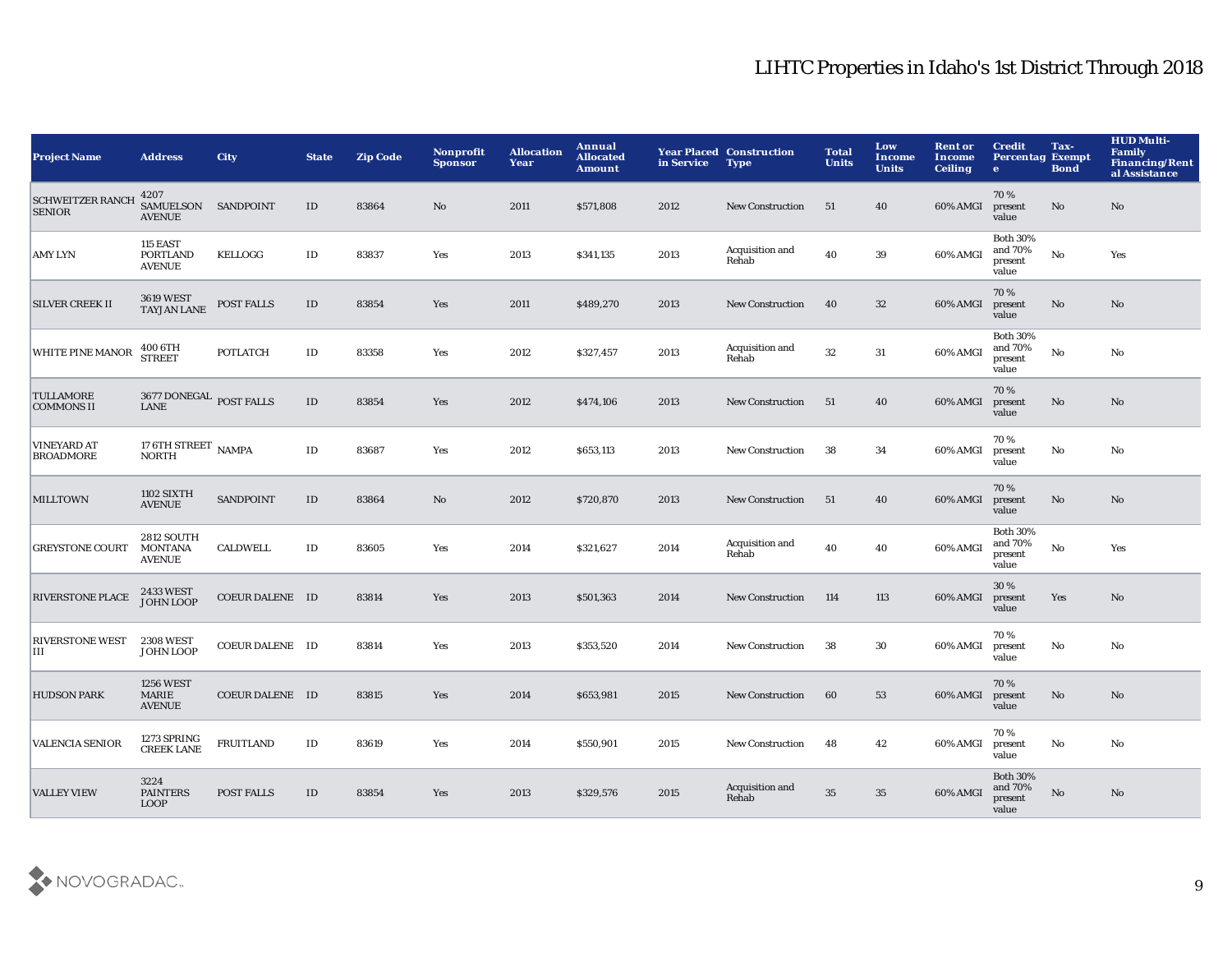| <b>Project Name</b>                                         | <b>Address</b>                                       | <b>City</b>            | <b>State</b> | <b>Zip Code</b> | <b>Nonprofit</b><br><b>Sponsor</b> | <b>Allocation</b><br>Year | Annual<br><b>Allocated</b><br><b>Amount</b> | in Service | <b>Year Placed Construction</b><br><b>Type</b> | <b>Total</b><br><b>Units</b> | Low<br>Income<br><b>Units</b> | <b>Rent or</b><br>Income<br><b>Ceiling</b> | <b>Credit</b><br><b>Percentag Exempt</b><br>$\bullet$ | Tax-<br><b>Bond</b>    | <b>HUD Multi-</b><br>Family<br><b>Financing/Rent</b><br>al Assistance |
|-------------------------------------------------------------|------------------------------------------------------|------------------------|--------------|-----------------|------------------------------------|---------------------------|---------------------------------------------|------------|------------------------------------------------|------------------------------|-------------------------------|--------------------------------------------|-------------------------------------------------------|------------------------|-----------------------------------------------------------------------|
| WILDWOOD                                                    | 856 WEST 7TH WEISER<br><b>STREET</b>                 |                        | ID           | 83672           | Yes                                | 2013                      | \$246,777                                   | 2015       | Acquisition and<br>Rehab                       | 24                           | 24                            | 60% AMGI                                   | <b>Both 30%</b><br>and 70%<br>present<br>value        | $\mathbf{No}$          | No                                                                    |
| THE SPRINGS II                                              | 225 VALLEY<br><b>SPRINGS</b><br><b>ROAD</b>          | <b>MCCALL</b>          | $\rm ID$     | 83638           | Yes                                | 2015                      | \$543,539                                   | 2016       | <b>New Construction</b>                        | 36                           | 32                            | 60% AMGI                                   | 70%<br>present<br>value                               | $\mathbf{N}\mathbf{o}$ | No                                                                    |
| <b>SELTICE SENIOR -</b><br><b>HAS NOT RECEIVED</b><br>8609S | <b>2059 WEST</b><br>KILLINGTON<br><b>DRIVE</b>       | COEUR DALENE ID        |              | 83814           | No                                 | 2015                      | \$291,030                                   | 2016       | <b>New Construction</b>                        | 66                           | 65                            | 60% AMGI                                   | 30%<br>present<br>value                               |                        | No                                                                    |
| RIVERSTONE SILVER WHISTLER                                  | <b>2050 WEST</b><br><b>LOOP</b>                      | <b>COEUR DALENE ID</b> |              | 83814           | No                                 | 2015                      | \$839,681                                   | 2016       | <b>New Construction</b>                        | 80                           | 71                            | 60% AMGI                                   | 70%<br>present<br>value                               |                        | No                                                                    |
| <b>EMERALD COURT</b>                                        | 555 NORTH<br><b>BUTTE</b><br><b>AVENUE</b>           | <b>EMMETT</b>          | $\rm ID$     | 83617           | Yes                                | 2016                      | \$310,744                                   | 2017       | Acquisition and<br>Rehab                       | 32                           | 25                            | 60% AMGI                                   | <b>Both 30%</b><br>and 70%<br>present<br>value        |                        | Yes                                                                   |
| ORCHARD VALLEY                                              | $1000\,{\rm FERNLEE}$ EMMETT STREET                  |                        | ID           | 83617           | <b>Yes</b>                         | 2015                      | \$136,081                                   | 2017       | Acquisition and<br>Rehab                       | 20                           | 20                            | 60% AMGI                                   | <b>Both 30%</b><br>and 70%<br>present<br>value        |                        | No                                                                    |
| WASHINGTON<br>SQUARE                                        | 416 EAST<br>WASHINGTON MERIDIAN<br><b>AVENUE</b>     |                        | ID           | 83642           | Yes                                | 2016                      | \$426,732                                   | 2017       | Acquisition and<br>Rehab                       | $\bf 42$                     | 41                            | 60% AMGI                                   | <b>Both 30%</b><br>and 70%<br>present<br>value        |                        | No                                                                    |
| <b>6TH STREET SENIOR</b>                                    | 914 6TH<br>AVENUE                                    | <b>SANDPOINT</b>       | $\rm ID$     | 83864           | $\mathbf{No}$                      | 2015                      | \$457,748                                   | 2017       | New Construction                               | 36                           | 31                            | 60% AMGI                                   | 70%<br>present<br>value                               |                        | No                                                                    |
| <b>CHESTNUT</b>                                             | 1010 MAPLE<br><b>AVENUE</b>                          | <b>SANDPOINT</b>       | $\rm ID$     | 83864           | No                                 | 2015                      | \$461,276                                   | 2017       | <b>New Construction</b>                        | 36                           | 31                            | 60% AMGI                                   | 70%<br>present<br>value                               |                        | No                                                                    |
| <b>MOON VALLEY</b>                                          | 142 SOUTH<br><b>SUNLIGHT</b><br><b>AVENUE</b>        | <b>STAR</b>            | ID           | 83669           | No                                 | 2016                      | \$570,072                                   | 2017       | <b>New Construction</b>                        | 37                           | 32                            | 60% AMGI                                   | 70%<br>present<br>value                               |                        | No                                                                    |
| <b>NOTTINGSHIRE</b>                                         | <b>2804 SOUTH</b><br><b>GEORGIA</b><br><b>AVENUE</b> | <b>CALDWELL</b>        | $\rm ID$     | 83605           | Yes                                | 2016                      | \$389,591                                   | 2017       | Acquisition and<br>Rehab                       | 40                           | 40                            | 60% AMGI                                   | <b>Both 30%</b><br>and 70%<br>present<br>value        |                        | No                                                                    |
| <b>POINTE</b>                                               | 5791 WEST<br><b>EXPO</b><br><b>PARKWAY</b>           | POST FALLS             | $\rm ID$     | 83854           | No                                 | 2016                      | \$307,094                                   | 2017       | <b>New Construction</b>                        | 75                           | 74                            | 60% AMGI                                   | 30%<br>present<br>value                               |                        | $\mathbf{N}\mathbf{o}$                                                |
| ROSS ISLAND AT<br><b>MOFFATT COVE</b>                       | 561 NORTH<br><b>MOFFATT</b><br><b>AVENUE</b>         | <b>EMMETT</b>          | ID           | 83617           | Yes                                | 2016                      | \$621,269                                   | 2017       | <b>New Construction</b>                        | -37                          | 36                            | 60% AMGI                                   | 70%<br>present<br>value                               |                        | No                                                                    |